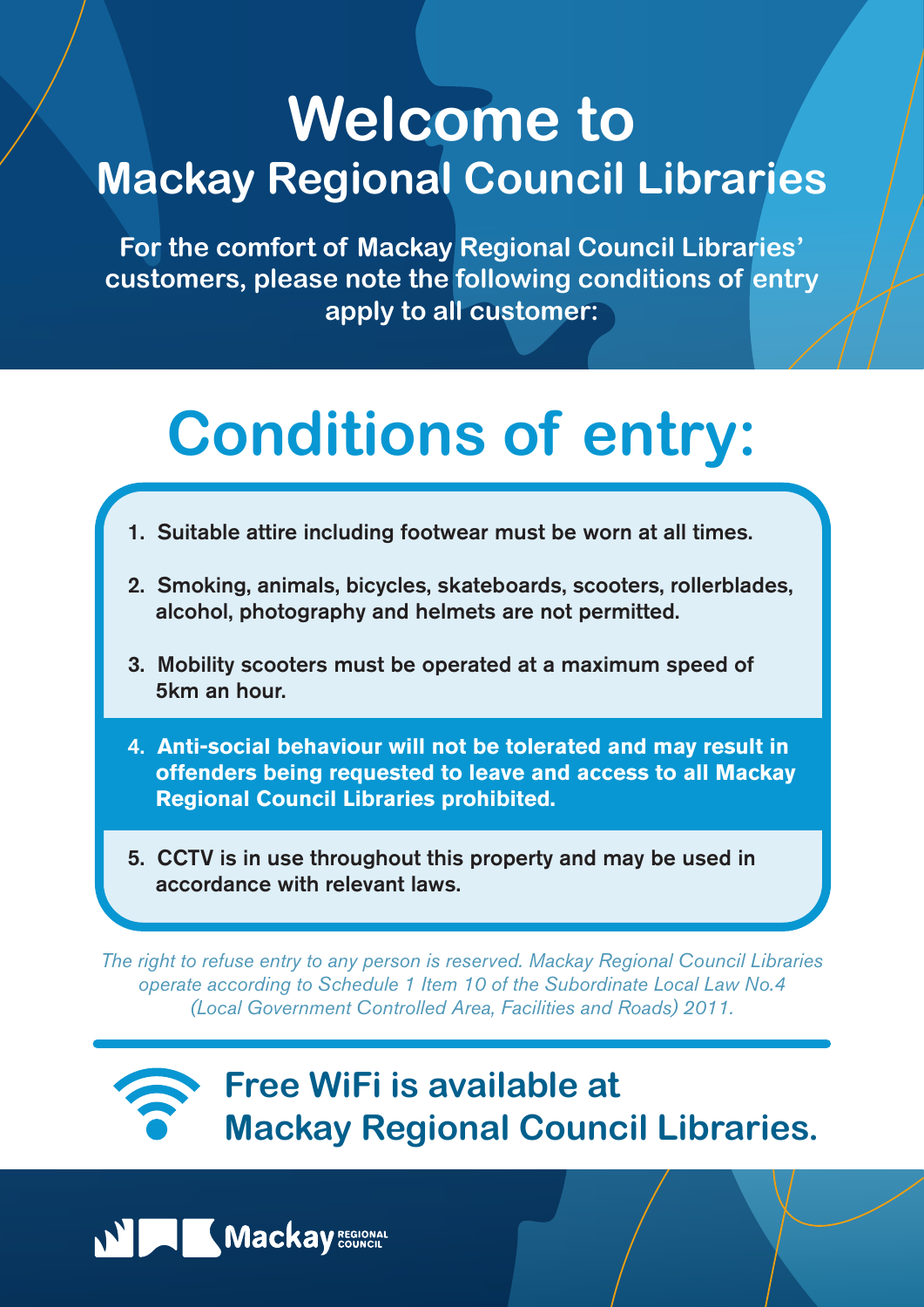## **Welcome to Mackay Regional Council Libraries**

**For the comfort of Mackay Regional Council Libraries' customers, please note the following conditions of entry apply to all persons:**

- 1. Suitable attire including footwear must be worn at all times.
- 2. Smoking is prohibited in all areas including within five metres of any building entrance. The smoking ban includes the use of all smoking products, including electronic cigarettes.
- 3. Animals, bicycles, skateboards, scooters, rollerblades, alcohol, photography and helmets are not permitted.
- 4. **Anti-social behaviour will not be tolerated and may result in offenders being requested to leave and access to all Mackay Regional Council Libraries prohibited.**
- 5. CCTV and body cameras may be operated on these premises and may be used in accordance with relevant laws.

*The right to refuse entry to any person is reserved. Mackay Regional Council Libraries operate according to Schedule 1, Item 10 of the Subordinate Local Law No.4*

*(Local Government Controlled Area, Facilities and Roads) 2011.*

## **Conditions of entry:**

### **Free WiFi is available at Mackay Regional Council Libraries.**